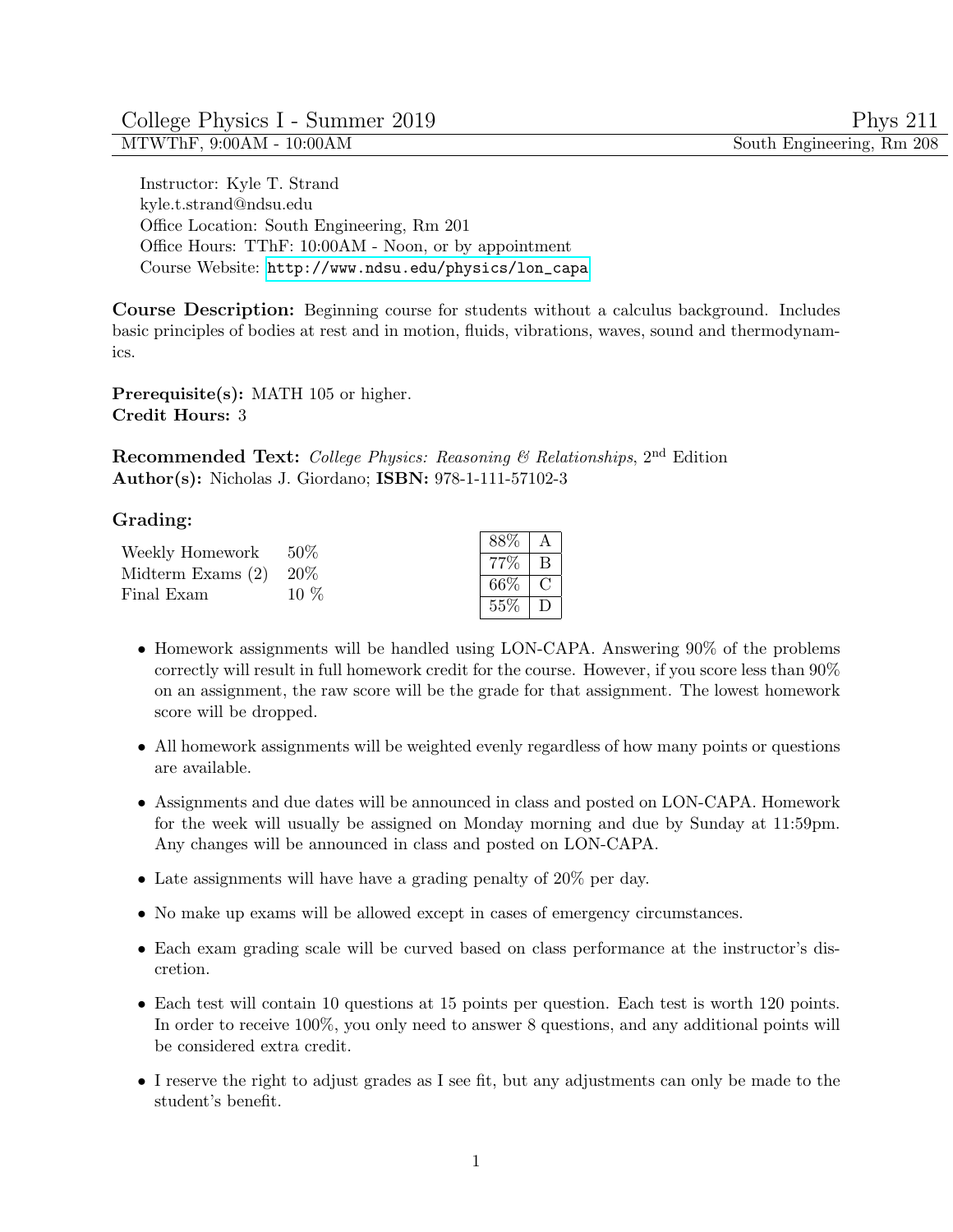## Student Responsibilities:

- Attending each class is highly encouraged. This course can be very challenging, especially during the abbreviated summer session. If a class must be missed, the student is responsible for acquiring material from that session.
- Reading the sections of the book covered in class is strongly recommended. Reading lists will be posted on LON-CAPA.
- In class participation is strongly encouraged. I may propose a question at any time during lecture and if no one volunteers an answer, I may just put you on the spot.
- We will attempt to solve problems in groups as much as possible as time permits. Groups will elect someone to present the solution to the class.
- Coming to office hours are a great way to get extra help. If you are unable to make it to office hours, we can attempt to arrange special appointments to meet. You can also send questions via email and I will do my best to give a prompt response. If there is interest, I am willing to hold additional "coffee shop" office hours.
- Studying in groups are also an excellent way to learn in a physics course. I encourage you to arrange study groups to work together outside of class.
- Most of all, work hard and have fun! This course can be very enjoyable and I will do my best to make sure we can maximize the enjoyment. If you have any concerns, let me know. I welcome all feedback to help make the course better.

### LON-CAPA:

The LON-CAPA course management system will be used to post homework, lecture notes, grades, and other information. LON-CAPA can be accessed by selecting the appropriate server at [http://www.ndsu.edu/physics/lon\\_capa/](http://www.ndsu.edu/physics/lon_capa/). Your username is everything to the left of the @ in your NDSU email address (use all lowercase letters). For example, if your email address is Sheldon.Cooper.2@ndsu.edu, then your LON-CAPA username is sheldon.cooper.2. Initially you create your own password by following the link "Forgot Password". (Use your NDSU email address without the "my" here.) For help using LON-CAPA contact your instructor or laboratory technician Paul Omernik (SE110, Paul.Omernik@ndsu.edu, 231-7047) A \$5 course fee is assessed for LON-CAPA server upgrades and maintenance.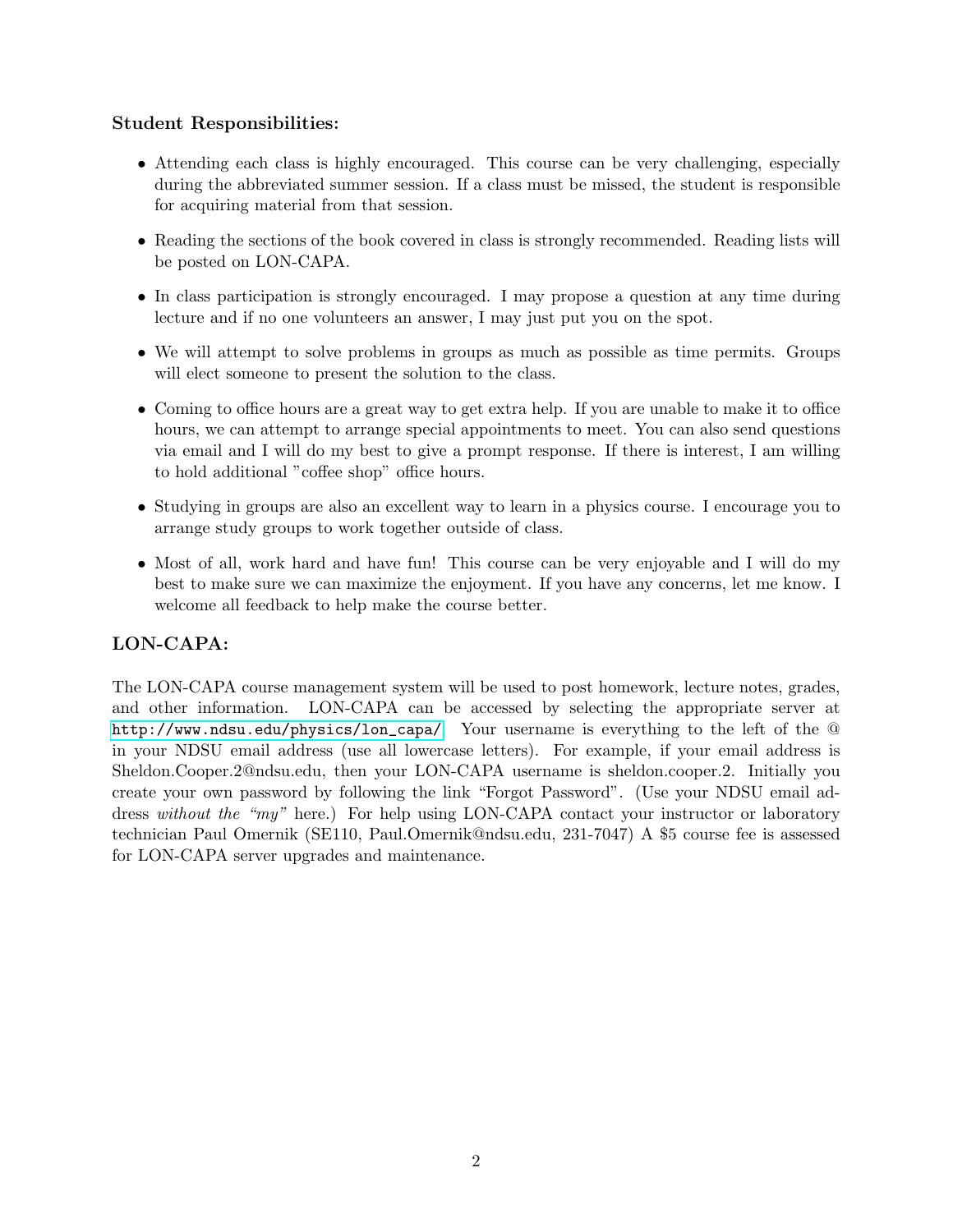# Tentative Course Outline:

The weekly coverage might change as it depends on the progress of the class. Any changes to this schedule will be announced in class.

| Week                   | Content                                                                                                                                                                                                                                                                                                                                                                                    |
|------------------------|--------------------------------------------------------------------------------------------------------------------------------------------------------------------------------------------------------------------------------------------------------------------------------------------------------------------------------------------------------------------------------------------|
| Week 1: Jun 11-14      | $\bullet$ Introduction<br>• Chapter 1: Sig figs, units, algebra, trigonometry, vectors $(1.1-1.8)$<br>• Chapter 2: Principles of motion $(2.1,2.2)$                                                                                                                                                                                                                                        |
| Week 2: Jun 17-21      | • Chapter 2: Inertia and Newton's laws $(2.3-2.5)$<br>• Chapter 3: Forces and motion in one dimension, friction, tension $(3.1-3.7)$                                                                                                                                                                                                                                                       |
| Week 3: Jun 24-Jun 28  | • Chapter 4: Forces and motion and two and three dimensions $(4.1-4.5)$<br>• Chapter 5: Circular motion $(5.1\n-5.2)$                                                                                                                                                                                                                                                                      |
| Week 4: Jul 2-5        | • Chapter 6: Work, kinetic and potential energy, conservative and non-<br>conservative forces $(6.1-6.8)$<br>• Chapter 7: Momentum, impulse, conservation of momentum $(7.1-7.3)$<br>• Exam 1: Wednesday, July 3. Review in class on Tuesday July $2/$<br>- If there is enough class interest, we can schedule a review session outside<br>of class hours.<br>· NO CLASS, THURSDAY, JULY 4 |
| Week 5: Jul 8-12       | • Chapter 7: Collisions, center of mass $(7.4-7.6)$<br>• Chapter 8: Rotational motion, torque, rotational equilibrium, moment of in-<br>ertia $(8.1 - 8.4)$                                                                                                                                                                                                                                |
| Week 6: Jul 15-19      | • Chapter 9: Rotational energy, conservation of energy and rotations, angular<br>momentum $(9.1-9.3)$<br>• Chapter 10: Pressure, density, fluids $(10.1\n-10.3)$                                                                                                                                                                                                                           |
| Week 7: Jul 22-26      | • Chapter 10: Fluids $(10.4\n-10.6)$<br>• Chapter 11: Harmonic motion $(11.1-11.3)$<br>• Exam 2: Friday, July 26. Review in class on Thursday July 25.<br>- If there is enough class interest, we can schedule a review session outside<br>of class hours.                                                                                                                                 |
| Week 8: Jul 20-Aug $2$ | • Chapter 12: Waves, superposition and interference $(12.1-12.3, 12.5)$<br>$\bullet$ Review<br>• Final exam: Friday, August 2.                                                                                                                                                                                                                                                             |